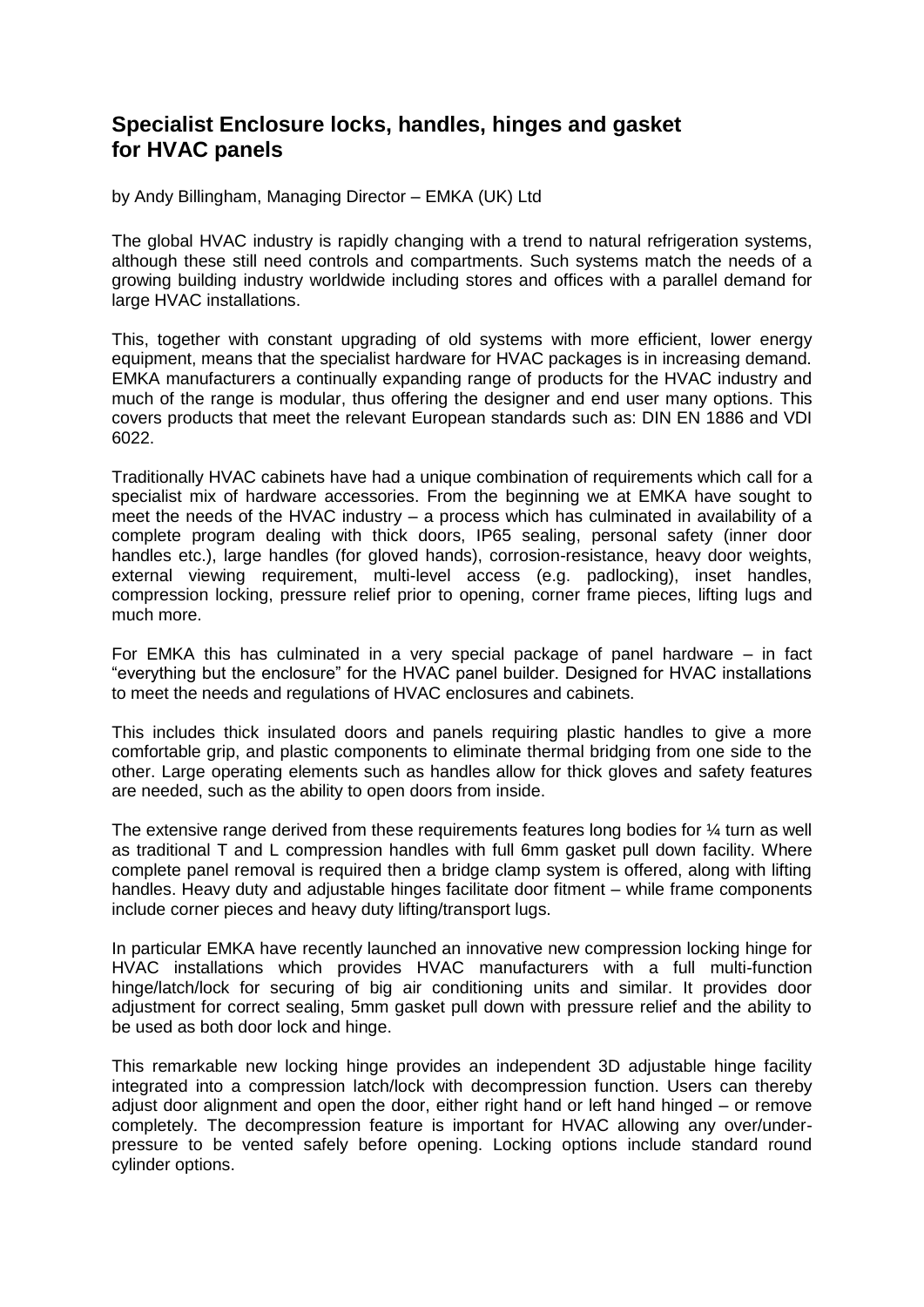The EMKA Compression Latch-Hinge is designed to meet the particular demands of HVAC applications with features that provide ease of assembly, adjustability, pressure differential accommodation, and flexibility for the end user. Once assembled to the door the EMKA compression latch can be adjusted to properly mate to the cabinet by moving both vertically and horizontally. Then after installation the alignment of the latch can be adjusted to eliminate leaks. The latch will then prevent the door from opening fully until pressure has been equalised.

This enables service engineers to remove panels to improve access, e.g. in windy conditions, also for internal and external opening doors. This ensures that the door will not blow open which would otherwise happen if the pressure were not relieved. This is especially applicable to main units of HVAC systems where gaining access to electromechanical equipment, e.g. at big supermarkets etc.

The EMKA series of specialist handles for thick doors are designed to accommodate thermally insulated or sound proofed panels of unusual thickness. They are also designed with large handles for operation with gloved hands, for example in cold rooms, or HVAC air conditioning installations – they are suitable for package generator sets and sound proofed rooms. They are also suited to other thick panel applications such as specialist trailers and vehicle bodies or for agricultural use in situations where gloves are normally worn.

Heavy duty program 1046 weld-on or bolt-on hinges with concealed fittings and removable hinge pins accommodate both the weight of large doors and the need to remove them quickly – factors which can also call for adjustable hinges. Frequently the 1054 3D hinge is required to deal with this situation.

A compatible program of specialist handles for thick doors are designed to accommodate thermally insulated or sound proofed panels of unusual thickness for operation with gloved hands, for example in cold rooms, or air conditioning installations. This range of thick door latches and L handles also includes padlockable versions, recessed pull handles and hinges. To assist design engineers in their task EMKA provides a simple, and efficient service including free samples where possible. Standard product solid modules may be downloaded from www.emka.co.uk for insertion into designs, either in STEP or IGES formats and are searchable either by part number or product group – they are generated in Pro/Engineer for widest possible compatibility and may be downloaded from [www.emka.com/uk\\_en/products/cad-files/.](http://www.emka.com/uk_en/products/cad-files/)

Installing panels that do not leak is probably the main challenge of the HVAC industry. EMKA has solutions for both positive and negative differential pressure demands and are gasket experts providing custom fit solutions to a wide variety of applications. They provide Silicon, EPDM, and PVC gaskets, in a wide variety of profiles and are able to provide 90° corners with mitre cuts for complete no-gap seals. Pre-assembled gasket frames with sealed mitred corners and sealed joined ends are available to maximise sealing for pressurised systems.

The HVAC standard component range includes a viewing window with clear polycarbonate glass and annular spacer in black polyamide, using a black galvanised steel fixing ring and foamed seal. The viewing window is adjustable to fit from 35 to 55 mm door thickness by rotating the spacer ring, while excellent sealing is ensured by foamed in place gaskets – so there are no loose O-rings or Silicone sealants required.

Other accessories complete the program – such as Crane brackets or transport lugs in steel or stainless steel for safe transport of completed units. They are easy to assemble and to disassemble and may be designed to customer specification. Compression locks with adjustable depth cams offering 6mm compression, rod control systems with internal L